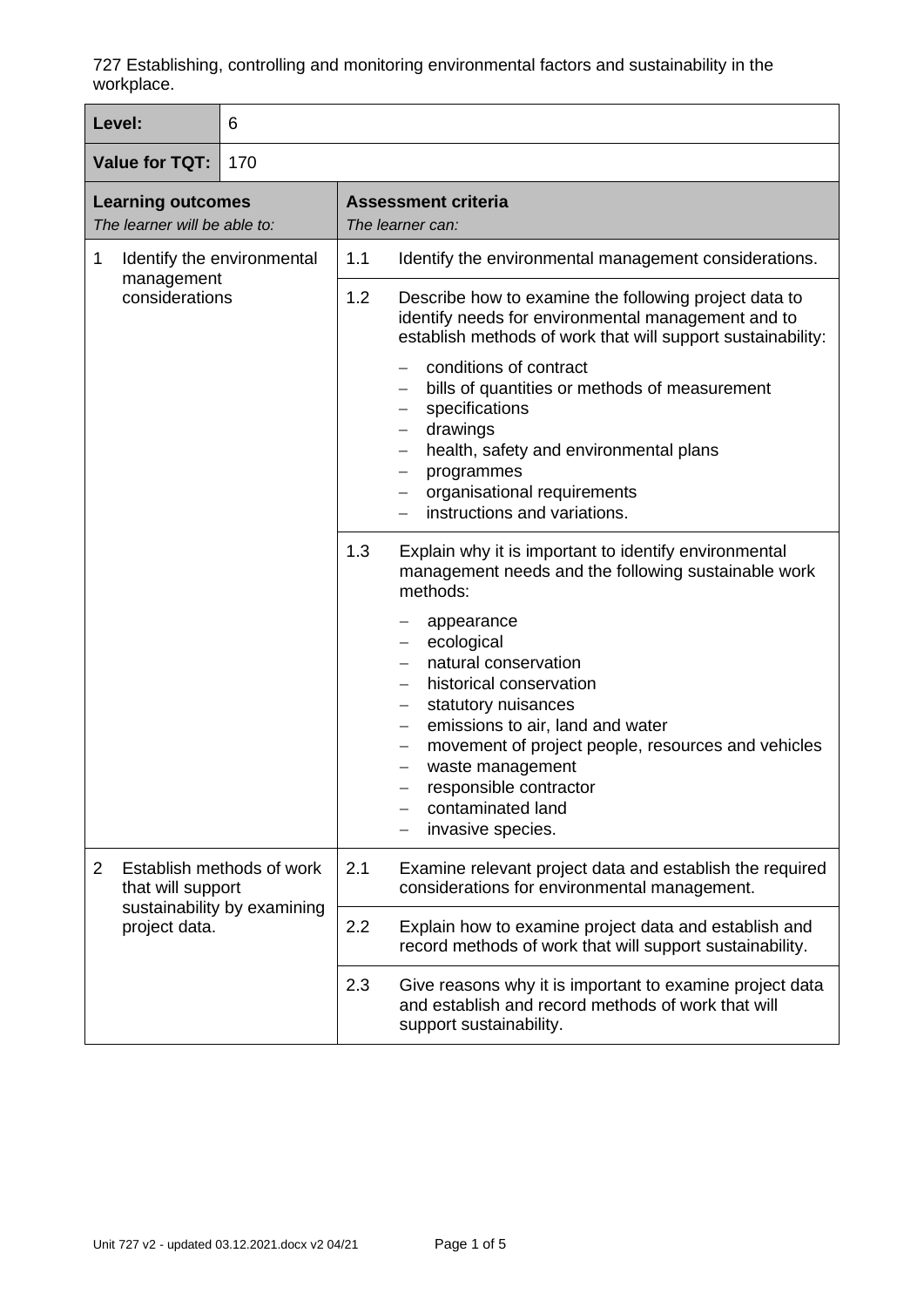| <b>Learning outcomes</b><br>The learner will be able to:             | <b>Assessment criteria</b><br>The learner can:                                                                                                                                                                                                                             |
|----------------------------------------------------------------------|----------------------------------------------------------------------------------------------------------------------------------------------------------------------------------------------------------------------------------------------------------------------------|
| 3<br>Promote a culture of<br>environmental awareness                 | 3.1<br>Adopt and implement policies that cover environmental<br>management and sustainability procedures.                                                                                                                                                                  |
| and support for<br>sustainability in the<br>workforce.               | 3.2<br>Apply methods or procedures that encourage workforces<br>to support sustainability and environment matters in the<br>workplace.                                                                                                                                     |
|                                                                      | 3.3<br>Explain how a culture of environmental awareness and<br>support for sustainability in the workforce can be<br>encouraged.                                                                                                                                           |
|                                                                      | 3.4<br>Give reasons why a culture of environmental awareness<br>and support for sustainability in the workforce should be<br>encouraged.                                                                                                                                   |
| Examine and record the<br>4<br>policies adopted for<br>environmental | 4.1<br>Assess and record the adopted policies for<br>environmental management and sustainability.                                                                                                                                                                          |
| management and<br>sustainability                                     | 4.2<br>Explain how to examine the policies adopted for<br>environmental management and sustainability.                                                                                                                                                                     |
|                                                                      | 4.3<br>Explain why it is important to examine and record the<br>policies adopted for environmental management and<br>sustainability.                                                                                                                                       |
| 5<br>Delegate and record<br>assigned duties for<br>environmental     | 5.1<br>Evaluate the environmental management requirements<br>of projects and determine numbers and types of people<br>needed.                                                                                                                                              |
| management and<br>monitoring of sustainable<br>work methods.         | 5.2<br>Assign and record environmental management and<br>monitoring duties to the people selected.                                                                                                                                                                         |
|                                                                      | 5.3<br>Explain how to delegate monitoring activities and inform<br>the people selected for the following sustainable work<br>methods:                                                                                                                                      |
|                                                                      | reuse and recycled materials and resources<br>sustainable materials<br>corporate social responsibility (CSR) and social value<br>wellbeing<br>innovation, legislation, technologies and skills<br>$\qquad \qquad -$<br>procurement of materials and resources<br>economic. |
|                                                                      | 5.4<br>Explain how duties for environmental management and<br>monitoring sustainable work methods should be<br>delegated.                                                                                                                                                  |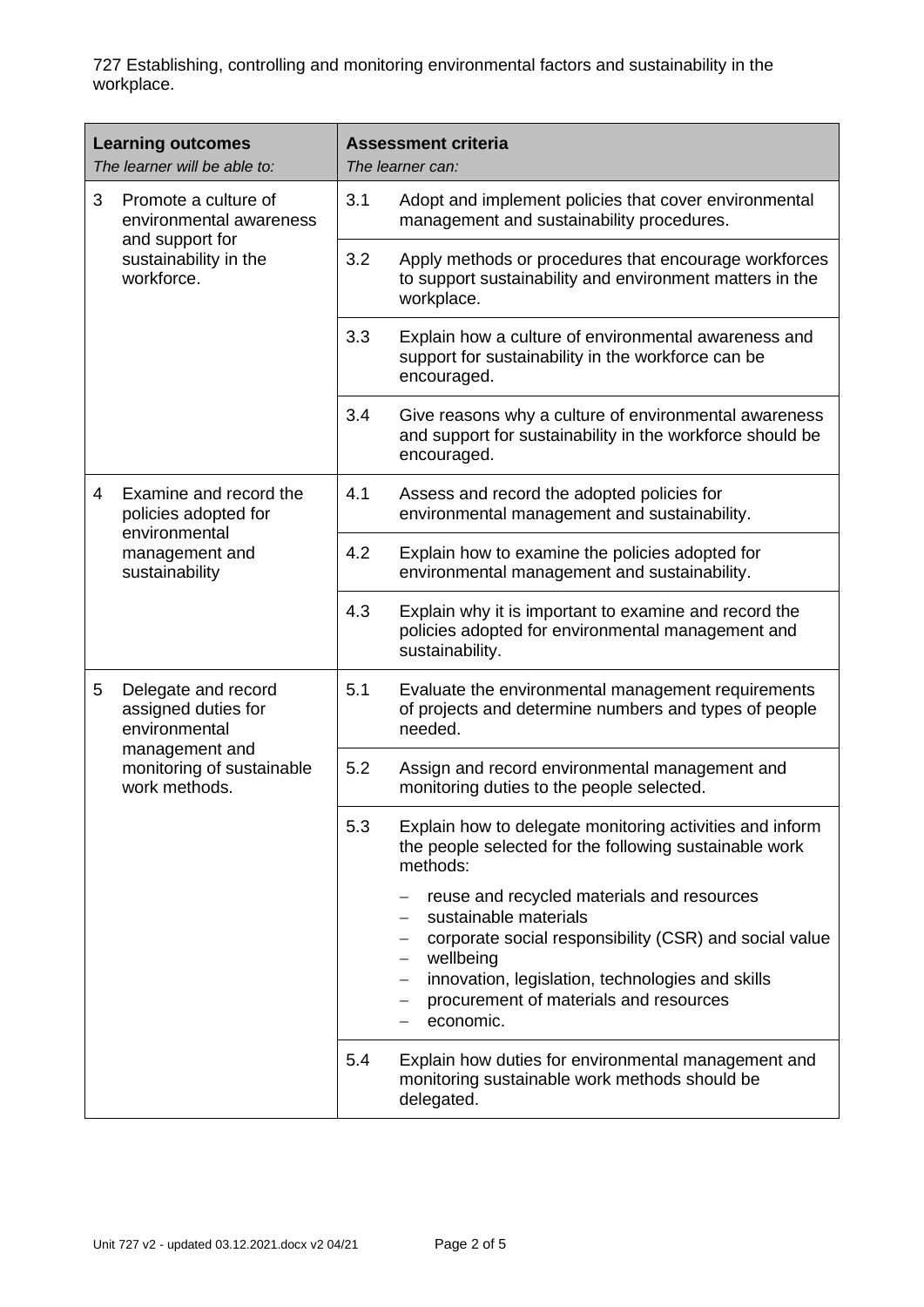| <b>Learning outcomes</b><br>The learner will be able to:                                                                               | <b>Assessment criteria</b><br>The learner can:                                                                                                                                                                                                                                                                                                                                                                                                                                                                                                                                       |
|----------------------------------------------------------------------------------------------------------------------------------------|--------------------------------------------------------------------------------------------------------------------------------------------------------------------------------------------------------------------------------------------------------------------------------------------------------------------------------------------------------------------------------------------------------------------------------------------------------------------------------------------------------------------------------------------------------------------------------------|
| Assess the significance<br>6<br>of environmental factors<br>as they affect the project<br>and take appropriate<br>action.              | 6.1<br>Assess project work against at least four of the following<br>environmental factors when ongoing work activities are<br>being assessed:<br>appearance<br>ecological<br>—<br>natural conservation<br>historical conservation<br>statutory nuisances<br>emissions to air, land and water<br>$\qquad \qquad -$<br>movement of project people, resources and vehicles<br>$\overline{\phantom{m}}$<br>waste management<br>responsible contractor<br>$\qquad \qquad -$<br>contaminated land<br>invasive species.<br>6.2<br>Evaluate the impact of work on the environment and apply |
|                                                                                                                                        | corrective measures to eliminate or reduce effects on<br>environmental factors.                                                                                                                                                                                                                                                                                                                                                                                                                                                                                                      |
|                                                                                                                                        | 6.3<br>Explain ways of assessing significance of the following<br>environmental factors as they affect the project and take<br>appropriate action:<br>appearance<br>ecological<br>natural conservation<br>historical conservation<br>statutory nuisances<br>emissions, air, land and water<br>movement of project people, resources and vehicles<br>waste management<br>—<br>responsible contractor<br>contaminated land<br>invasive species.                                                                                                                                        |
| Monitor project work<br>$\overline{7}$<br>against sustainability<br>requirements and take<br>appropriate action to<br>ensure progress. | 7.1<br>Assess ongoing project work against at least four of the<br>following sustainability requirements in respect of:<br>reuse and recycled materials and resources<br>corporate social responsibility (CSR) and social value<br>wellbeing<br>innovation, legislation, technologies and skills<br>$\overline{\phantom{0}}$<br>procurement of sustainable materials and resources<br>use and storage of materials and resources<br>energy use, environmental emissions.                                                                                                             |
|                                                                                                                                        | 7.2<br>Define the term sustainability and list the factors that make<br>up sustainability requirements.                                                                                                                                                                                                                                                                                                                                                                                                                                                                              |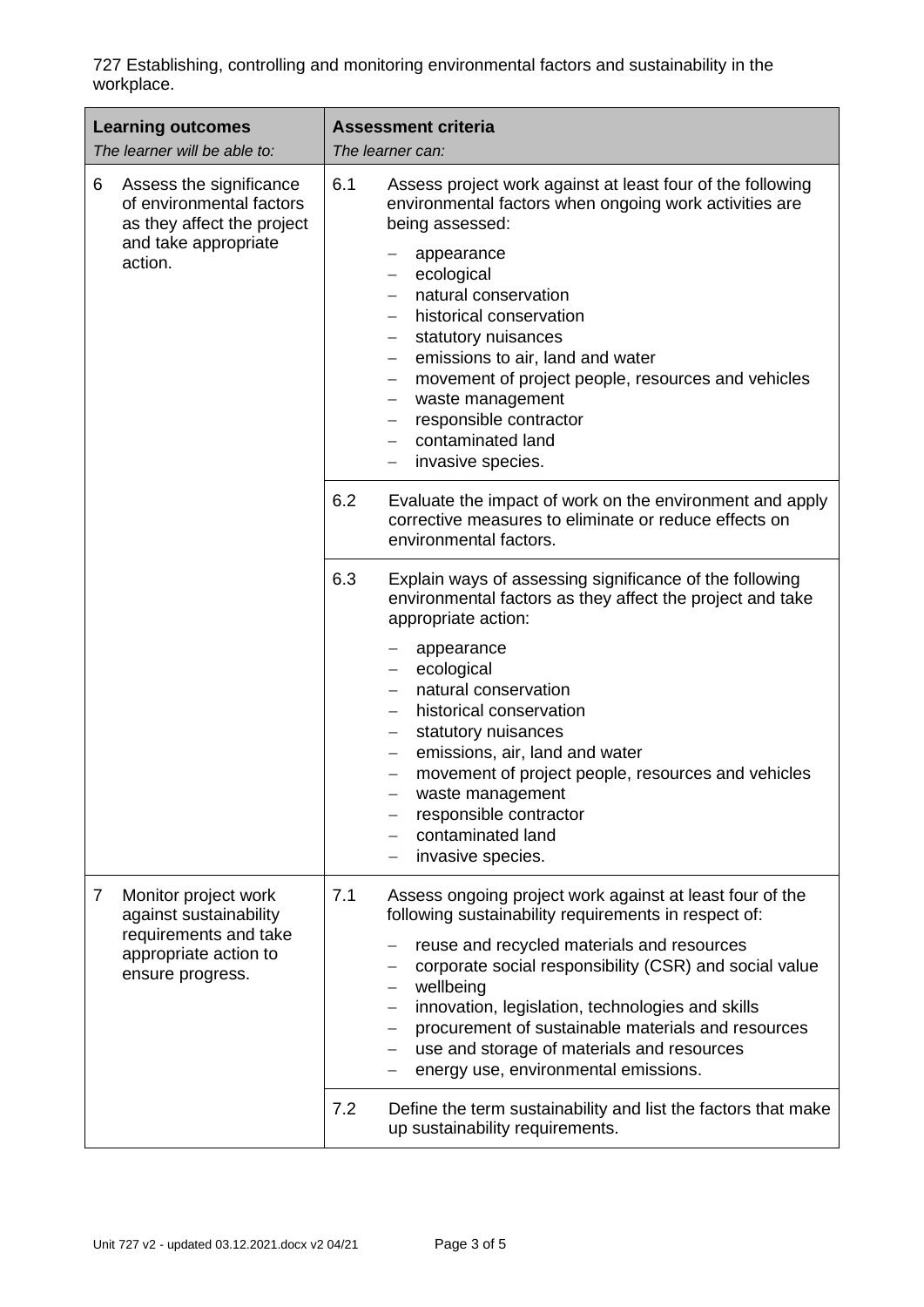| <b>Learning outcomes</b><br>The learner will be able to:                             | <b>Assessment criteria</b><br>The learner can:                                                                                                                                                                                                                                                                                                                                                                                                                                                                                                                   |
|--------------------------------------------------------------------------------------|------------------------------------------------------------------------------------------------------------------------------------------------------------------------------------------------------------------------------------------------------------------------------------------------------------------------------------------------------------------------------------------------------------------------------------------------------------------------------------------------------------------------------------------------------------------|
|                                                                                      | 7.3<br>Evaluate results of project work monitoring and take<br>appropriate measures which maintain sustainability<br>requirements and progress of work.                                                                                                                                                                                                                                                                                                                                                                                                          |
|                                                                                      | 7.4<br>Explain ways and techniques of monitoring project work<br>against sustainability requirements and how to take<br>appropriate action to comply with organisational<br>requirements in relation to:                                                                                                                                                                                                                                                                                                                                                         |
|                                                                                      | built to last<br>$\overline{\phantom{a}}$<br>integration with surroundings<br>movement of project people, resources and vehicles<br>meeting stakeholders' needs<br>energy efficiency<br>$\overline{\phantom{a}}$<br>efficient building services systems<br>use of materials and resources<br>waste recycling<br>use of recycled materials<br>$\overline{\phantom{a}}$<br>responsible procurement<br>$\overline{\phantom{a}}$<br>biodiversity<br>$\overline{\phantom{a}}$<br>renewables<br>water use and discharge<br>archaeological and historical requirements. |
| Record good practice in<br>8<br>environmental<br>management and                      | 8.1<br>Document results from workplace sustainability and<br>environmental evaluations.                                                                                                                                                                                                                                                                                                                                                                                                                                                                          |
| sustainable methods of<br>work and make<br>recommendations to<br>people responsible. | 8.2<br>Identify good practice achieved on relevant activities and<br>inform at least three of the following people responsible:<br>the client, customer or their representative<br>contractors<br>consultants<br>sub-contractors<br>suppliers<br>workforce<br>internal management.                                                                                                                                                                                                                                                                               |
|                                                                                      | 8.3<br>Describe ways of recording good practice in<br>environmental management and sustainable work<br>methods.                                                                                                                                                                                                                                                                                                                                                                                                                                                  |
|                                                                                      | 8.4<br>Explain methods and techniques of making<br>recommendations of good practice to the people<br>responsible.                                                                                                                                                                                                                                                                                                                                                                                                                                                |